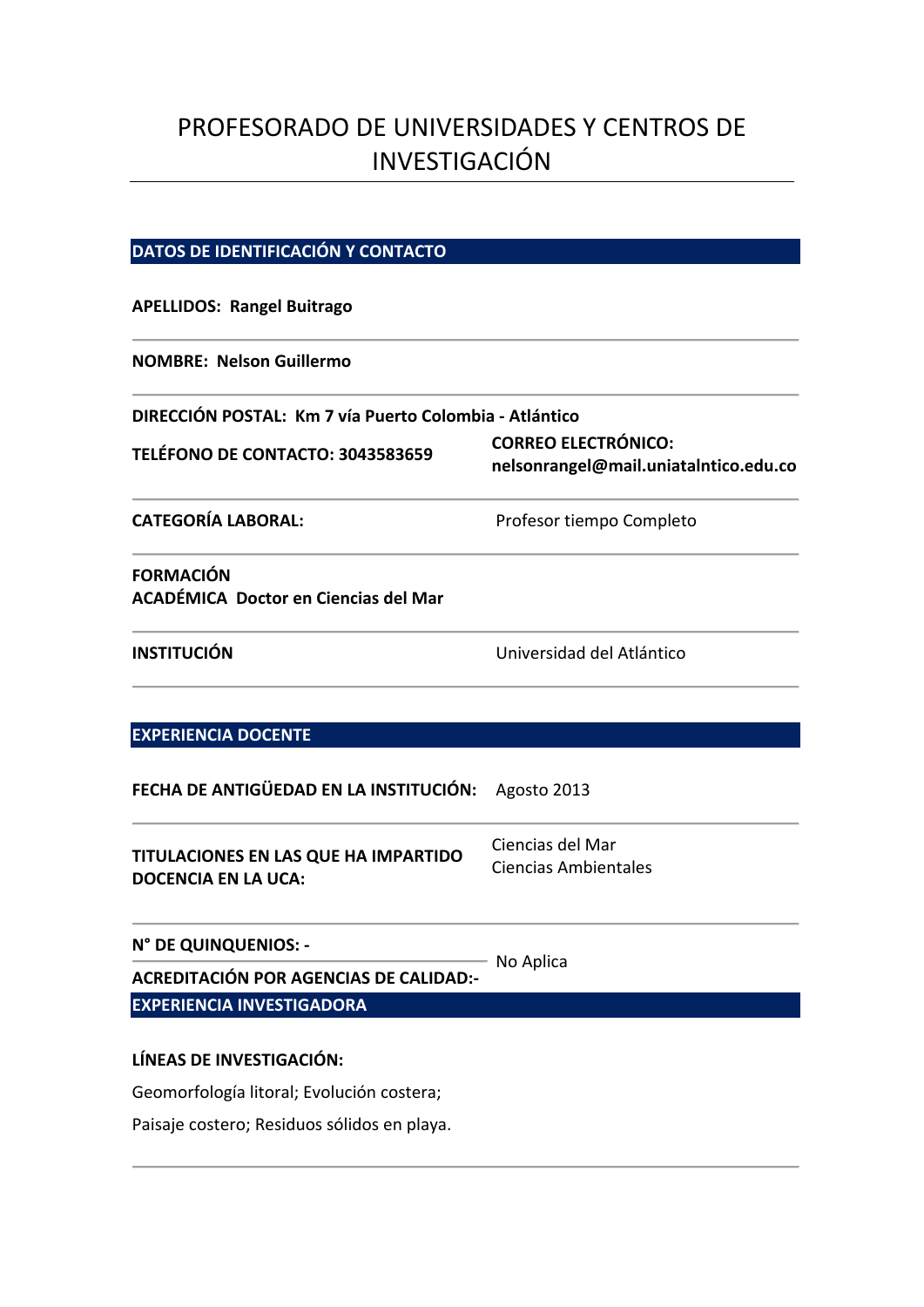# **RESULTADOS RELEVANTES: (Proyectos de investigación, publicaciones, aportaciones en congresos, etc.)**

Williams A.T., Rangel‐Buitrago N., Anfuso G., Cervantes O., (2016). **Litter Impacts on Scenery and Tourism on the Colombian North Caribbean Coast**. Tourism Management. 55 (209‐224) DOI 10.1016/j.tourman.2016.02.008

Thomas, T., Rangel‐Buitrago N., Phillips, M., Anfuso G.,. Williams A.T., Oakley J. (2016). **Subaerial rotation on an open coast beach: Pendine West Wales, UK**. Journal of Coastal Research. 75 (482‐786) DOI 110.2112/SI75‐097.1

Thomas, T., Williams A.T., Rangel‐Buitrago N., Phillips, M., Anfuso G. (2016). **Assessing embayed equilibrium state, beach rotation and environmental forcing influences; Tenby Southwest Wales, UK.** Journal of Marine Science and Engineering. 4(2)DOI: 10.3390/jmse4020030

Rangel‐Buitrago N., Anfuso G., Williams A.T. (2015). **Coastal erosion along the Caribbean coast of Colombia: magnitudes, causes and management.**  Ocean and Coastal management. 114 (129‐144) DOI: 10.1016/j.ocecoaman.2015.06.024.

Thomas, T., Rangel‐Buitrago N., Phillips, M., Anfuso G.,. Williams A.T. (2015). **Mesoscale Morphological Change, Beach Rotation and Storm Climate Influences along a Macrotidal Embayed Beach.**Journal of Marine Science and Engineering 3 (1006‐1026). ISSN 2077‐1312 DOI: 10.3390/jmse3031006.

Anfuso G., Martínez del Pozo J.A., Rangel‐Buitrago N., Nachite D. (2014). **Cellules morphologiques le long du littoral de Raguse (Sicile, Italie).** Géomorphologie: relief, processus, environnement. 3 (369‐377) DOI : 10.4000/geomorphologie.10464

Rangel‐Buitrago N., Anfuso G.,Alvarez, O., Phillips, M., Thomas, T., M. Forero. (2014). **Characterization of wave climate and extreme events into the SW Spanish and Wales coasts as a first step to define their wave energy potential.** Journal of Coastal Research SI 70 (314 ‐ 319). ISSN 0749‐0208

Rangel‐Buitrago N. & Anfuso G. (2013). **Winter wave climate, storms and regional cycles: the SW Spanish Atlantic coast.** International Journal of Climatology. 33 (2142 – 2156) DOI 10.1002/joc.3579. ISSN: 1097‐0088

Rangel‐Buitrago N., Anfuso G., Correa I., Ergin A., Williams A.T. (2013). **Assessing and managing scenery of the Caribbean Coast of Colombia.**  Tourism Management. 35 (41‐58) DOI 10.1016/j.tourman.2012.05.008.

Anfuso G., Martínez del Pozo J.A., Rangel‐Buitrago N. (2013). **Morphological cells in the Ragusa littoral (Sicily, Italy).** Journal of Coastal Conservation: Planning and Management. 17 (369‐377) DOI 10.1007/s11852‐013‐0233‐8.

Rangel‐Buitrago N., Posada B (2013). **Determinación de la vulnerabilidad y el riesgo costero mediante la aplicación de herramientas SIG y métodos multicriterio en la línea de costa, Caribe Colombiano**. Revista INTROPICA. Vol. 8 Nº1 (31‐44). ISSN 1794‐161X.

Rangel‐Buitrago N., Anfuso G. (2013). **Morfodinámica y evolución reciente en la península de la guajira, caribe colombiano.** Revista Ciencia e Ingeniería al Día. Vol. 8 Nº1 (7‐24). ISSN 1900‐ 768x.